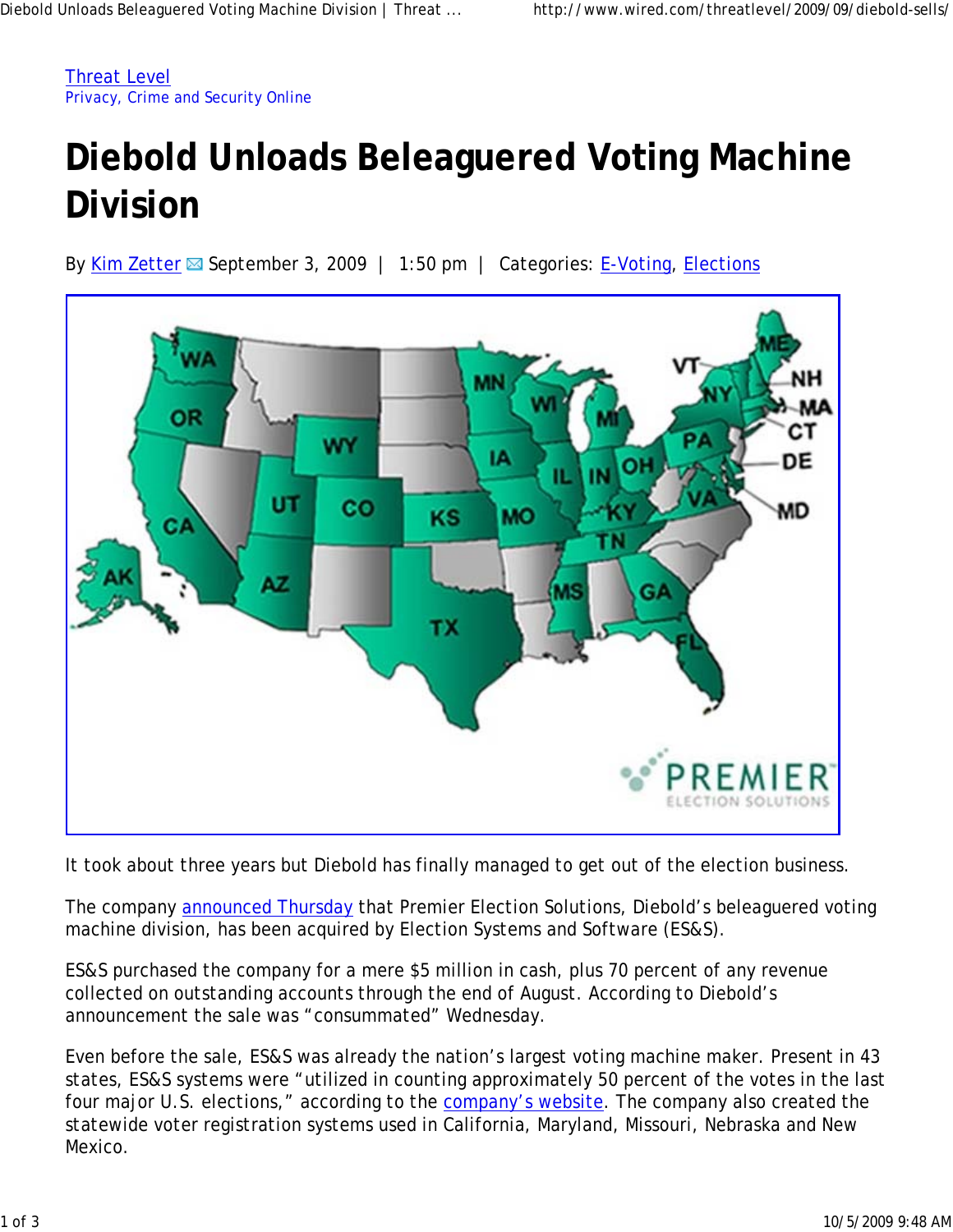With its acquisition of Premier, the second-largest voting machine maker, ES&S achieves a near monopoly on election gear in the country.

Diebold, which had been trying to unload its controversial voting machine division since 2006, said it expects to record a loss of between \$45 million and \$55 million in the sale. That pre-tax loss includes the "assets and liabilities of the business, certain retained legal liabilities and other transaction costs." According to Diebold, its elections division generated \$88.2 million in revenue in 2008, which accounted for just 2.8 percent of Diebold's total reported revenue for the year.

A Diebold spokesman indicated the company would not be answering questions about the sale. ES&S did not respond to a call for comment.

Diebold, an Ohio-based maker of ATMs and security systems, purchased its elections business from Global Election Systems in January 2002, just as Congress was passing the Help America Vote Act, which allocated billions to states to purchase new voting machines. Diebold Elections Systems, however, barely had time to bask in the flow of federal funds before it ran headlong into controversy in 2003 when Diebold Inc. CEO Walden O'Dell, a fundraiser for former President George Bush, wrote in a letter to Republican supporters that the company was "committed to helping Ohio deliver its electoral votes to the president" in 2004.

The company also became a target of voting activists that year after it inadvertently released its source code on an FTP server, and computer scientists who examined it discovered numerous security problems with the system.

Criticism of the company and its machines remained constant as Diebold voting machines experienced numerous problems in election districts around the country, and incidents of company officials applying uncertified patches to machines were exposed. The most recent problem with the company's system occurred in the 2008 presidential election in Humboldt County, California, when Diebold's tabulation software randomly deleted nearly 200 votes. An examination of the system revealed that its audit logs failed to record significant events, such as someone deleting votes from the system; it also contained a delete button that allowed anyone with access to the system to erase the audit logs.

In 2007, Diebold attempted to distance itself from its elections division by changing the name of the business to Premier Election Solutions. But despite the name change, the controversies over its machines continued and the profits the company envisioned when it purchased the business never fully materialized.

**See also:**

- Diebold and the Disabled
- Report: Diebold Voting System Has 'Delete' Button for Erasing Audit Logs
- Diebold Admits Systemic Audit Log Failure; State Vows Inquiry
- Diebold Quietly Patches Security Flaw in Vote Counting Software
- Diebold May Face Criminal Charges
- Did E-Vote Firm Patch Election?
- How E-Voting Threatens Democracy

Post Comment | Permalink